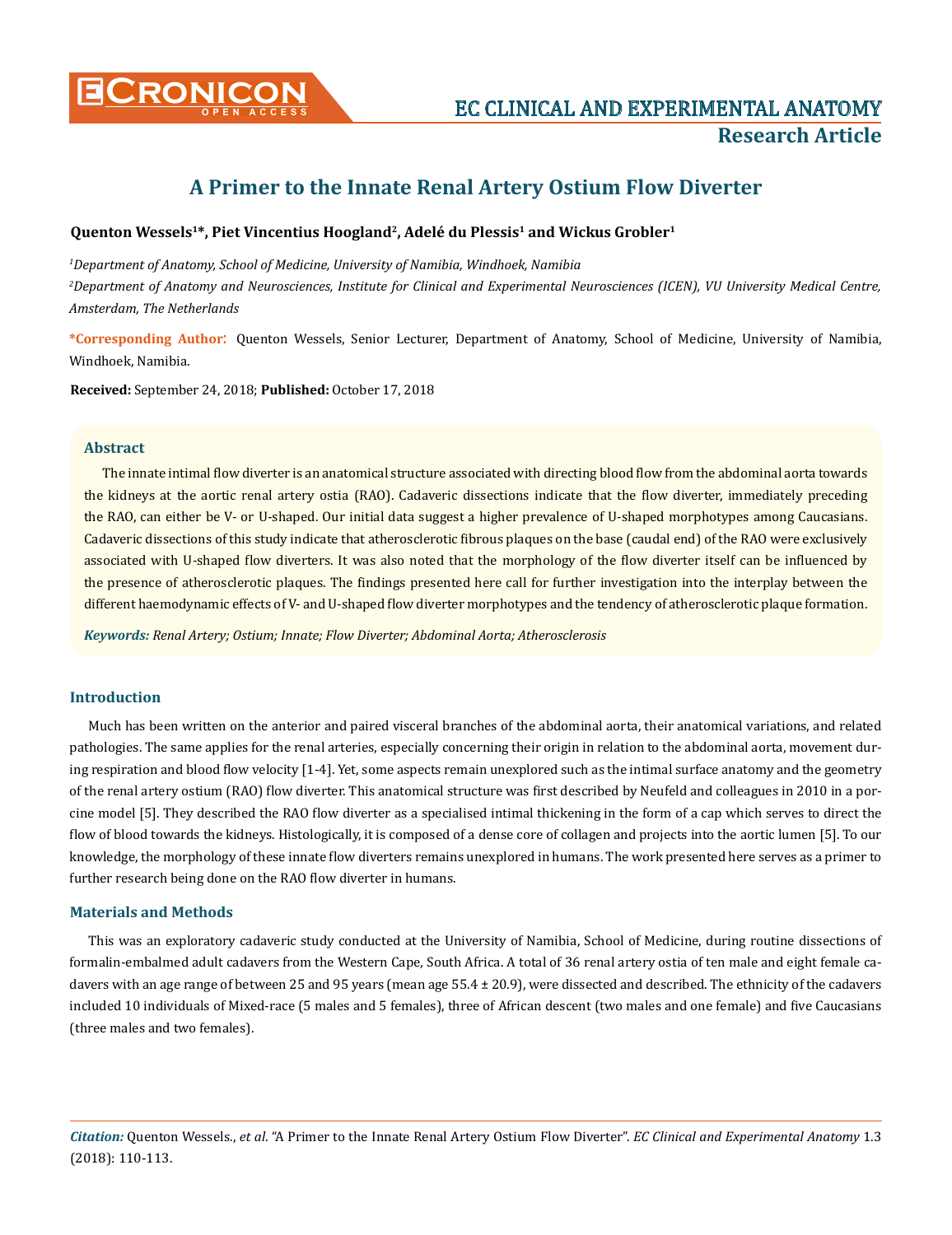### **Results**

*In situ*, the RAO were observed as distinct anatomical structures (Figure 1A). Of interest is that these flow diverters are not only limited to the renal arteries but can also be found in association with other branches of the abdominal aorta, especially the superior and inferior mesenteric arteries (Figure 1A). The findings of this study, although limited by a small sample size, suggest the existence of two distinct morphotypes of the RAO flow diverters (Figure 1A and 1B). We found that these diverters can be V- and U-shaped (Figure 1C and 1D): five individuals (28%) presented with bilateral V-shaped and 12 with U-shaped (67%) flow diverters (Table 1).



*Figure 1: A: A sagittal section of the abdominal aorta of an African male (K24/18) demonstrating the RAO and a V-shaped flow diverters (note the prominent V-shaped ostial diverter of the testicular artery). B: The abdominal aorta of a Caucasian female (K74/29) with multiple U-shaped RAO flow diverters associated with three left sided renal arteries and two on the right (dashed circles). The asterisks indicate the presence of elevated atherosclerotic fibrous plaques. C and D: Coronal dissections of the two morphotypes of flow diverters which can either be V-shaped (dashed line in C) or U-shaped (dashed line in D). In both types, the* root of the flow diverter extended well into the lumen of the abdominal aorta (the arrows indicate the lowest and thus midpoint of *the diverters). The asterisk in D denotes the presence of an elevated atherosclerotic fibrous plaque. Legend: AA: Abdominal Aorta; CT: Coeliac Trunk; LRA: Left Renal Artery; LRV: Left Renal Vein; OA: Ovarian Artery; RAO: Renal Artery Ostium; RRA: Right Renal Artery; TA: Testicular Artery.*

*Citation:* Quenton Wessels., *et al*. "A Primer to the Innate Renal Artery Ostium Flow Diverter". *EC Clinical and Experimental Anatomy* 1.3 (2018): 110-113.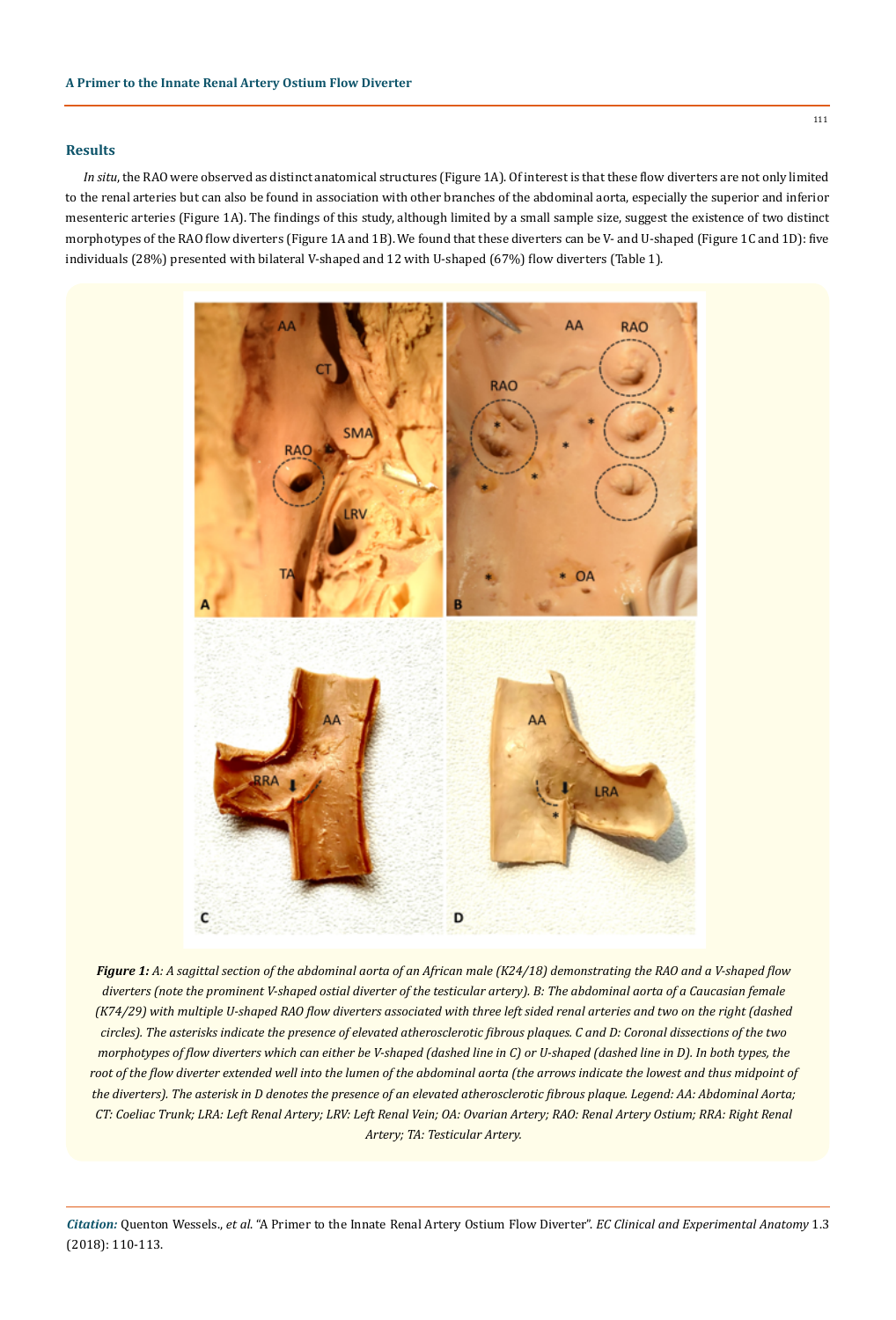One cadaver presented with a V-shaped right and U-shaped left diverter (Table 1). It appears that the U-shaped morphotype is prevalent in cases where more than one renal artery is present (Table 1, K74/29 and Figure 1B). We also found that the morphology of the flow diverter can be influenced by the presence of an atherosclerotic fibrous plaque. In these cases, the diverters were less pronounced at their caudal end of the renal ostium. The base of these diverters extends well into the lumen of the abdominal aorta and lends its distinct morphology (Figure 1C and 1D). From their superior origin and in a coronal plane, the renal arteries gradually curve away from the aorta whilst the flow diverter appears to follow this curvature at its midpoint. Of particular interest is the presence of atherosclerotic fibrous plaques on the base (caudal end) of some of the U-shaped diverters whilst none were associated with the V-shaped diverters (Table 1, cases K18/14, K21/14 and K197/12). Age, lifestyle and genetic factors might further shed light on these morphological differences. Both morphotypes of the flow diverters were seen in individuals of Mixed-race and African descent whilst the Caucasian cadavers primarily presented with U-shaped flow diverters (Table 1).

| No.            | <b>Reference</b> | Age | Gender         | <b>Ethnicity</b> | <b>RAO</b> diverter |                |
|----------------|------------------|-----|----------------|------------------|---------------------|----------------|
|                |                  |     |                |                  | Left                | <b>Right</b>   |
| $\mathbf{1}$   | K68/10           | 25  | F              | Mixed-race       | U                   | U              |
| 2              | K18/14           | 47  | M              | Mixed-race       | V                   | V              |
| 3              | K45/14           | 61  | M              | Mixed-race       | $\mathbf{U}$        | U              |
| $\overline{4}$ | K21/14           | 30  | F              | Mixed-race       | U                   | V              |
| 5              | K58/11           | 83  | M              | Mixed-race       | $\mathbf{U}$        | U              |
| 6              | K47/14           | 69  | М              | Mixed-race       | $\mathbf{U}$        | U              |
| 7              | K29/14           | 36  | F              | Mixed-race       | V                   | V              |
| 8              | K33/18           | 26  | F              | Mixed-race       | V                   | V              |
| 9              | K37/18           | 43  | M              | Mixed-race       | V                   | V              |
| 10             | K41/18           | 73  | $\overline{F}$ | Mixed-race       | $U^*$               | $\mathbf{U}^*$ |
| 11             | K46/14           | 58  | M              | African          | $U^*$               | U              |
| 12             | K197/12          | 40  | F              | African          | $II^*$              | U              |
| 13             | K24/18           | 36  | M              | African          | V                   | V              |
| 14             | K74/29           | 67  | F              | Caucasian        | $UU^*$ , $U^*$      | UU             |
| 15             | K95/74           | 72  | M              | Caucasian        | $U^{**}$            | $U^*$          |
| 16             | K95/90           | 95  | F              | Caucasian        | $II^*$              | $U^*$          |
| 17             | K48/14           | 78  | M              | Caucasian        | U                   | U              |
| 18             | K92/11           | 58  | M              | Caucasian        | U                   | U              |

*Table 1: The presence and morphology of the renal artery ostium (RAO) flow diverter.* 

*\*: Denotes the presence of a raised lesion (atherosclerotic fibrous plaque).*

*\*\*: Denotes the presence of a ruptured atherosclerotic fibrous plaque.*

*Legend: U: U-shaped; V: V-shaped; UU: Double Renal Artery; UUU: Triple Renal Artery.*

## **Discussion**

The findings reported here merit further investigation into the correlation between specific flow diverter morphotype-associated haemodynamics, and the possible pathogenesis and prevalence of atherosclerotic changes. The development of atherosclerotic plaques are more likely at arterial branch points [6]. The formation of atherosclerotic plaques, based on our observations, are not limited to the caudal end of the flow diverters as reported by Neufeld., *et al.* but have been found around the renal artery ostium itself. In addition, their work demonstrated the relationship between the occurrences of flow eddies by the caudal end of the flow diverters *in vivo* and the subsequent deposition of low-density lipoproteins [5]. This provides an explanation for the formation of atherosclerotic plaques in this area.

*Citation:* Quenton Wessels., *et al*. "A Primer to the Innate Renal Artery Ostium Flow Diverter". *EC Clinical and Experimental Anatomy* 1.3 (2018): 110-113.